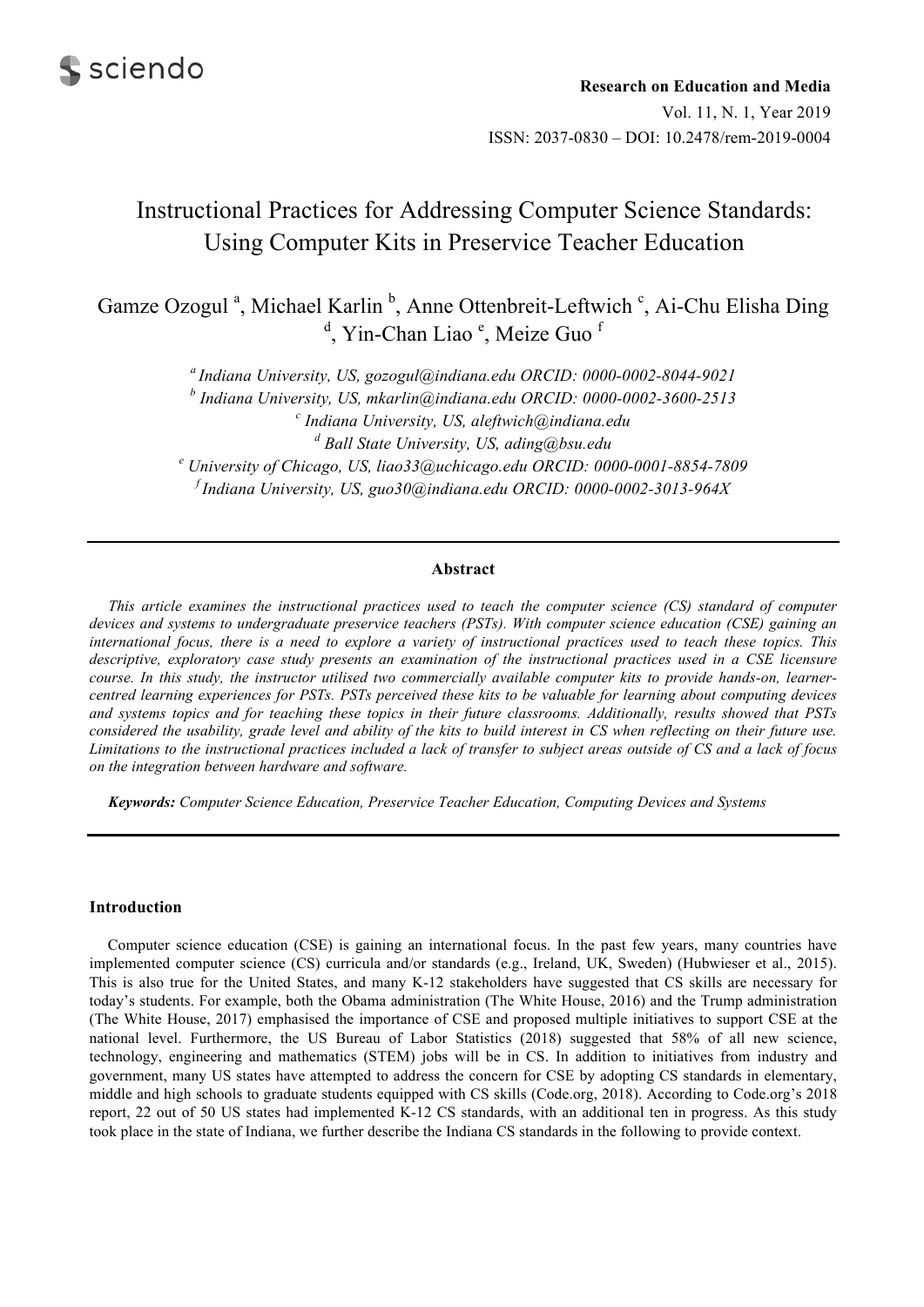*Ozogul, Karlin, Ottenbreit-Leftwich, Ding, Liao, Guo* 

#### **1. CS Standards for Indiana**

In 2016, the state of Indiana adopted K-8 CS standards (Indiana Department of Education, 2019). These standards were broken into five strands: (1) Data and Information, (2) Computing Devices and Systems, (3) Programs and Algorithms, (4) Networking and Communication and (5) Impact and Culture. The standards were based on the US national K-12 CS Framework (K-12 Computer Science Framework, 2016), which was created in collaboration with the Association for Computing Machinery (ACM), Code.org, the Computer Science Teachers Association (CSTA), the Cyber Innovation Center (CIC) and the National Math and Science Initiative (NMSI).

For this article, we have narrowed our focus to the strand of Computing Devices and Systems, specifically the topics of hardware and software. We found this area to be important because perceptions of CS have often been limited to the topics of programming or computational thinking (Webb et al., 2017). Other state standards have also emphasised the importance of including hardware and software within a complete CS curriculum (e.g., Massachusetts) (Massachusetts Department of Elementary and Secondary Education, 2016).

In Indiana, to teach hardware and software, teachers typically need to be certified with a CS license. This license is an add-on to the four-year preservice teacher (PST) degree. In addition to an initial license area (e.g., math, English, elementary), PSTs take four additional courses and complete six weeks of practicum teaching to add-on this license and become certified to teach CS (e.g., Ozogul, Karlin, Ottenbreit-Leftwich, 2018). Not only in Indiana, many other states across the country have recognised the importance and need of preparing PSTs for CSE to meet the demand for qualified teachers to teach CS in K-12 schools (Delyser, Goode, Guzdial, Kafai, & Yadav, 2018). Meanwhile, continuing to research ways to teach and prepare K-12 CS teachers is necessary (Yadav, Sands, Good, & Lishinki, 2018). Therefore, the purpose of this study was to examine instructional practices that could be used to teach PSTs the topics of hardware and software in a CSE course.

# **2. Methods**

This study used a descriptive, exploratory case–student design (Yin, 2017) to examine the instructor rationale and student perspectives of an activity designed to cover the topic of Computing Devices and Systems, with a specific focus on hardware and software. We relied on two data sources: (1) instructor interview and (2) student reflections. The analysis of these two data sources allowed us to answer the study's two research questions:

Research Question 1: What instructional practices were used to teach PSTs the topic of Computing Devices and Systems, and what was the instructor's rationale for these instructional practices?

Research Question 2: What were PSTs' perspectives of the value of these instructional practices in preparing to teach the topic of Computing Devices and Systems in their future classrooms?

# **3. Context**

This study took place at a large university's school of education (SOE) within Indiana. Elementary and secondary PSTs within this SOE had the option of earning an add-on license to teach CS (Ozogul, Karlin, Ottenbreit-Leftwich, 2018). Participants of the study were the course instructor and the 12 PSTs enrolled in the CS licensure course. The course instructor had previously taught the course twice. However, this was the first time he was teaching the topic of Computing Devices and Systems using the instructional practices that were the focus of this study. Most of the PSTs enrolled in the course were to become elementary school teachers (n9), while three planned to become secondary teachers (n3). All PSTs were in their last year of their undergraduate programs, and 11 were female and one was male.

This study took place while preparing PSTs to teach hardware and software to their future students. The instructional practices used to deliver the lesson occurred over two- to three-hour classes. The instructional objectives of the lesson were to address hardware and software topics such as parts of a computer, the interaction between hardware and software, the installation of an operating system, as well as the paedagogical approaches for delivering this content in the future. These objectives were addressed through the use of two computer kits and their included curricula: Piper and Kano, both of which are commercially available and marketed towards K-12 students and classrooms.

#### *3.1. Computer Kits Overview and Curricula*

At the time of the study, the Kano curriculum included a 145-page document that explained the overall paedagogical approach and addressed Computer Devices and Systems topics over 17 lessons. Overall, the Kano curriculum focussed on six topics: (1) hardware, (2) software, (3) program development, (4) control, (5) algorithms and (6) variables. The Kano curriculum guided the users through a journey inside a computer system. The user controlled a character to explore different worlds, represented by different hardware components.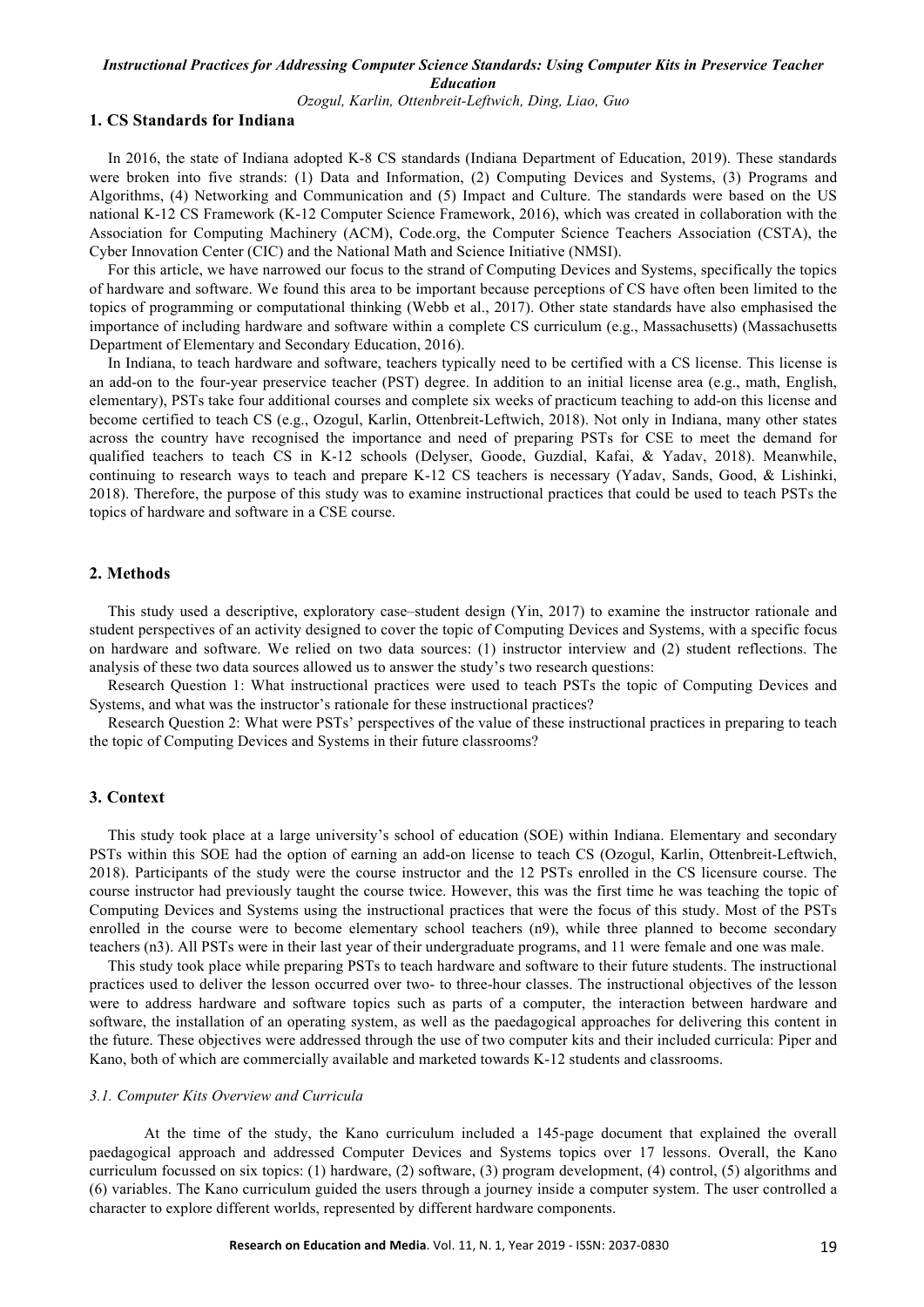## *Ozogul, Karlin, Ottenbreit-Leftwich, Ding, Liao, Guo*

The Piper curriculum consisted of five sets of presentation slides and a 23-page document. The curriculum was focused on Computing Devices and Systems topics such as circuitry, buttons, inputs and outputs and switches. Piper was entirely based on Minecraft and guided users through a series of missions in a specific order. As users worked through the missions, they continued the process of building their computer kit.

# *3.2. Procedures*

PSTs were assigned to build either a Piper kit (n5) or a Kano kit (n7). PSTs completed a pre-reflection form before beginning to work with their assigned kit (Appendix A). Each student was asked to use the instructions provided with the kits to assemble their computer. On average, the Kano kits took between 10 and 15 minutes to assemble, while the Piper kits took between 45 and 60 minutes to assemble. Once the kits had been assembled, the students used the curriculum to explore their kit. Since the Kano kits took less time to assemble, the PSTs who reviewed the Kano kit had more time to explore the curriculum.

During the curricular exploration, PSTs were asked to consider the value of the assigned kit and curriculum from the perspective of a classroom teacher asked to teach hardware and software. While exploring the kits, the instructor asked the PSTs to focus on the benefits and limitations of both the kits and the provided curriculum. This exploration of the kits and curriculum took the first three-hour class period. PSTs took notes and reflected on the assigned questions throughout the process, which they used during the second three-hour class period.

During the second three-hour class period, PSTs were put in groups of two with peer(s) who had explored the other kit. This was designed to be a microteaching experience where the PSTs could practice teaching with the kits they had been assigned. During the first 90 minutes, the students who had built the Piper kit explained their process for building the kit, walked their partner through the curriculum and discussed the benefits and limitations they discovered. Afterwards, the groups switched, and the PSTs who had built the Kano kits walked their partner through the same process. At the conclusion of this class period, students completed the post-reflection form (Appendix B).

## **4. Data Sources and Analysis**

 To answer the two research questions, we conducted an instructor interview and collected student reflections.

## *4.1. Instructor Interview*

For the first research question, we conducted a 50-minute, online, semi-structured interview with the instructor to understand why he decided on this curricular approach. Seven questions were asked during the interview centred on the instructor's description and rationale of his CS course design and instructional practices.

## *4.2. Student Reflections*

For the second research question, we collected PST pre- and post-reflection forms (Appendices A and B) that were focused on their experiences with the lesson and the kits.

## *4.3. Analysis*

The interview and reflections were analysed using thematic analysis (Braun & Clarke, 2006) to identify emerging themes aligned with the research questions. Two researchers coded each data source separately and then later discussed the codes together. In cases of disagreement, the two researchers discussed until agreement was reached (Saldaña, 2015). During this discussion, the two researchers finalised the codes and brought them to the research team for a final discussion to determine the emergent themes. For the interview, the transcript and emergent themes were with the instructor to increase validity.

## **5. Results**

In this case study, we sought to examine the instructional practices while teaching hardware and software to PSTs in a CSE course by using readily available kits. Below are the results of the two research questions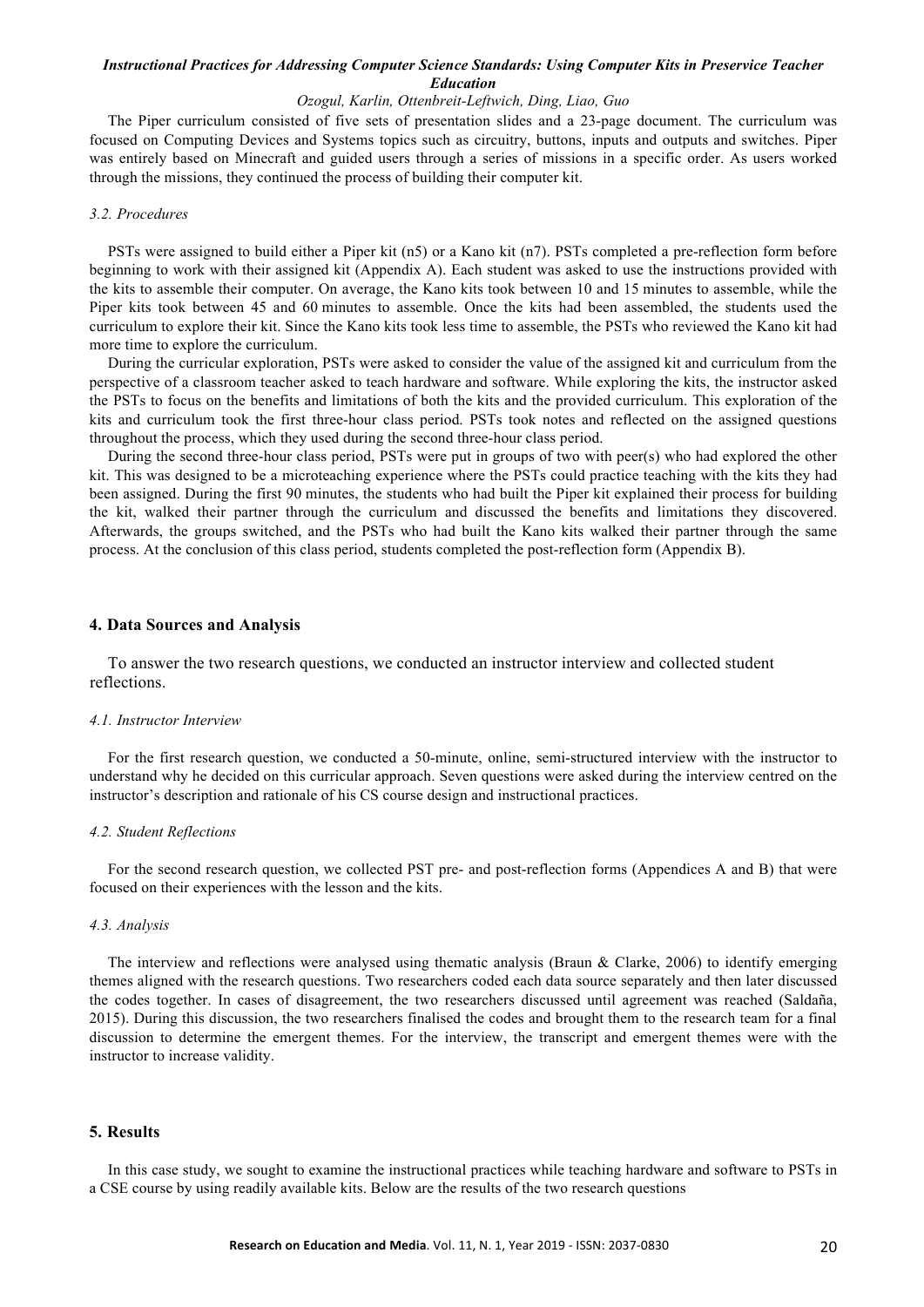*Ozogul, Karlin, Ottenbreit-Leftwich, Ding, Liao, Guo* 

## *5.1. Research Question One*

**Instructional Practices.** The instructor indicated that the primary instructional practice for this lesson was the use of hands-on, learner-centred experiences. Based on the instructor's past experience, he described that hands-on, learnercentred approaches were the most effective way to teach these topics. He explained, "I used kits because I wanted something that was hands-on, learner centred, available in their future jobs, and offered a curriculum. Plus, I wanted our PSTs to microteach to reflect on how they might teach these topics in their future classroom". He continued: "I wanted to find authentic activities, that could be applied in authentic contexts, where students worked collaboratively, and reflected on their work".

To make the learning experience more applicable in future instructional settings, the instructor asked his students to reflect on their experiences with the kits and the microteaching from the perspective of a future teacher. He reported that the "microteaching experiences helped our PSTs articulate the benefits and limitations of the kits, and helped them frame their learning experience from the perspective of a teacher who would be potentially using these types of kits to teach".

**Rationale for Instructional Practices.** The primary rationale reported by the instructor was a need to address Computing Devices and Systems topics*.* Based on the instructor's interview, the aforementioned instructional practice was used to meet the course objectives as and the CS standards for PST licensure. For example, the instructor stated that the need to focus on Computing Devices and Systems standards came from both the state and national levels: "These standards are at the state level for Indiana, but also if you're looking at any CS national standards or frameworks, they're there as well". As one of the requirements for teacher education programs is to prepare PSTs to teach the state CS standards in their future classrooms, this was also a consideration.

Beyond the standards, the instructor noted that these skills were foundational for CS understanding: "hardware and software are just fundamental to how a computer works". However, he also expressed an awareness that PSTs lacked this fundamental knowledge and needed more exposure during his class: "part of what our future teachers should be able to teach are the hardware and software standards, and from my own experiences, these are often overlooked or ignored". Because of this, the instructor designed this activity to focus on "using these kits and their associated curriculum to help PSTs understand the basics of hardware, how hardware interacts with software, and the overall basic interactions between all computer components".

### *5.2. Research Question Two:*

In PSTs' post-activity reflections, there were four categories of emergent themes related to the perceived value of implementing similar kits in their future classrooms. These four categories are presented in the following.

**Future Usability of the Computer Kits.** Before considering the value of the kits for addressing Computing Devices and Systems topics, the PSTs first considered the general future usability of the kits. The usability aspects included time required, ease of use, cost, troubleshooting, and support. First, time required referred to how long it took PSTs to build and explore the kit and whether the amount of time spent was worth the learning gains reached. For example, one elementary PST who worked with Piper reflected: "Piper was cool to build but creating the box [for the kit] took up a lot of time ..." (P6, Q1-UT). Another elementary PST who tried Kano pointed out that there were multiple glitches to overcome in Kano and fixing these glitches would take away from instructional time if she were to use in his/her future classroom (P10, Q2-UG).

Second, ease of use was another emergent theme from PST's reflections. This was an important consideration for elementary PSTs, since they will work with young children who are still developing complex thinking competencies. For example, one elementary PST compared the ease of use between Piper and Kano and reflected: "Since I want to teach second grade, I feel like the Kano computer set would be more beneficial. It's easier to set up and it goes through more step-by-step instructions which would be helpful for those younger kids" (P9, Q3-EOU).

The third emergent theme from the post-reflection analysis was related to the cost of the kit. The two computer kits used in this study costed more than \$100 each. Therefore, when PSTs were asked whether they would use the assigned computer kit in their future classroom, one PST responded: "Unsure – I think there are less expensive, more costeffective options to teach [these topics]" (P2, Q5-UM). Another PST reflected that it would depend on "how much money can be used to fund the computer sets and whether the school is a STEM school or not" (P9, Q1-UM).

The fourth emergent theme from the post-reflection analysis was related to the value of the curriculum that was bundled with the kits. Overall, the PSTs thought that the lesson plans and curriculum would help save planning time. For example, one PST pointed out that she would be willing to adopt Piper as a result of the curriculum: "I like the slides that came with Piper. They help teach concepts that are often hard to explain" (P12, Q4-VC). Another PST who tried Kano wrote in the post reflection: "I think the [curriculum] provided for Kano would be helpful because they have thorough lesson plans" (P8, Q4-VC).

The last emergent theme related to the future usability of the kits was the availability of the companies' troubleshooting and support services. PSTs recognised that technical issues were an inevitable part of teaching CS, and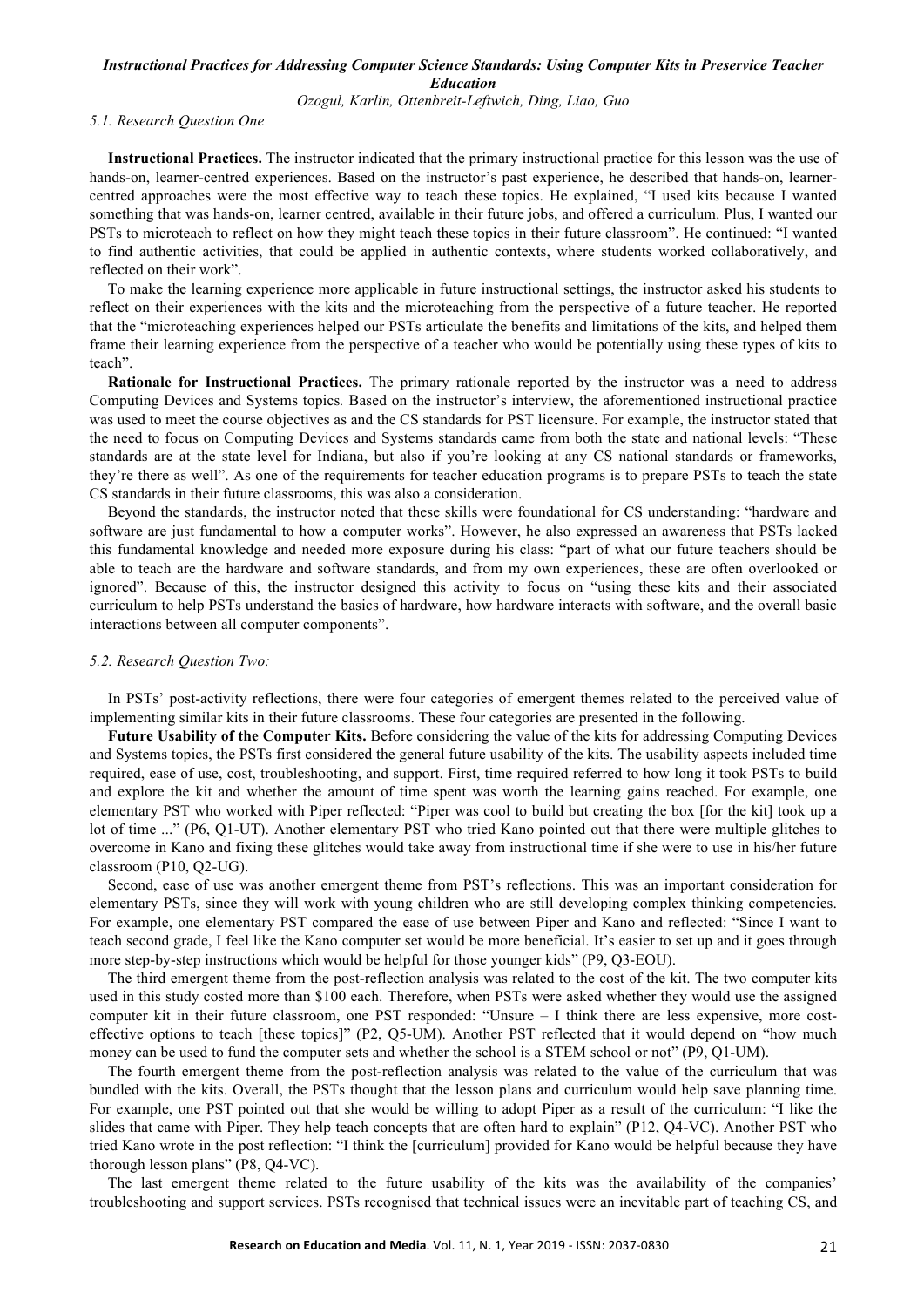## *Ozogul, Karlin, Ottenbreit-Leftwich, Ding, Liao, Guo*

therefore, they also cared about the troubleshooting and support available to them when reflecting on the future usability of these kits. For example, one elementary PST compared Piper and Kano in terms of both their curriculum and troubleshooting services in the post reflection: "The piper had good lesson plans, but not very helpful for troubleshooting. The Kano lessons were very lengthy and sometimes overwhelming but provided good support" (P5, Q4-TS).

**Learning about Computing Systems and Devices.** A second category of emergent themes from post-activity reflections related to the value of the kits being beneficial for learning about Computing Devices and Systems standards. Both kits required users to assemble parts together to create a functioning computer, and therefore, PSTs perceived this as a valuable experience for learning about hardware and software. For example, one PST mentioned: "I think [the Kano kit] helped me to see the separate parts of the computer" (P11, Q2-CSD). Another PST reflected: "I think [the Piper kit] teaches [students] all about a computer, and what a computer has in it, as well as steps for how it is built" (P6, Q2-CSD). Therefore, the PSTs thought both kits were helpful with learning the hardware aspects of computer devices and systems. In terms of learning the hardware and systems aspects of CS, PSTs expressed a preference towards Piper more often as it was perceived "easier to use".

**Characteristics of Future Learners**. In addition to considering usability and the ability to address Computing Devices and Systems standards, PSTs considered if these kits would be beneficial based on the age and grade level of students in the PSTs' future classrooms. For example, one PST wrote: "it is important to think about what age group could actually work with the different kits" (P5, Q1-UA). A secondary-level PST stated that Piper would be more appropriate for her future classroom because it is a "complex task for the older students" (P2, Q3-UA). An elementary PST wrote about the Piper kit that "it could be too difficult for elementary students" (P8, Q2-UA), and another reflected that with the Piper, "the students need some serious help and scaffolding" (P8, Q2-US) and that the kit was "above students' understanding" (P12, Q2-UD). Overall, the PSTs perceived that the Piper kit might be better suited for older learners, whereas the Kano kit would be better suited for younger learners.

**Building Interest in CS**. Finally, PSTs considered the importance of engagement and building interest in CS when considering the use of these kits to teach hardware and software in their future classrooms. Based on PSTs' reflections, there were two emergent themes related to how these computer kits may build future students' interest. The first theme was that these kits taught hardware and software through gameplay and storytelling. For example, one PST wrote: "Piper is way more interactive. There's a story for the kids to get into and motivate them" (P8, Q3-STR). Another PST reflected: "I would use Kano because the story feature goes through and tells a very simple story about the different elements of computer hardware that are easy to understand" (P5, Q7-STR).

The second theme related to the hands-on nature of the activity. For example, one elementary PST wrote: "It's rewarding for the students to build it themselves and see the product as well" (P8, Q2-HSO). Another PST wrote about the connection between learning with computer kits and students' daily experiences with technology. This elementary PST noted: "I feel like it allows students the opportunity to learn the mechanics behind a machine that they use daily. I feel like the students will begin to appreciate how much effort and time needs to go into creating a computer" (P6, Q2- HSO).

## **6. Discussion**

This study investigated the instructor's instructional practices and rationale for choosing hands-on, learner-centred computer kits to teach CS standards related to hardware and software. This study also captured PSTs' perceptions of the value of this instructional practice and the perceived value for the future use of similar kits. The findings of this study suggested that the instructor and PSTs found this activity valuable for learning about hardware and software, even though they noted some limitations. In the following are mentioned areas that may need further consideration while adapting similar instructional practices.

**Missing Integration of Hardware and Software**. In addition to being able to teach hardware and software as separate topics, PSTs must have an understanding of the integration between hardware and software. In other words, PSTs must be able to teach about how these two topics interact with each other (e.g., BIOS, Operating Systems). Based on the PST reflections and the instructor interview, this was not a topic that was successfully addressed through this activity. No PSTs reflected on the interaction between hardware and software, and the instructor noted in his interview that "I think my PSTs have gained a better understanding of both hardware and software from this activity. However, based on my observations of their microteaching, and through their reflections, I do not believe they have a firm understanding of the interaction between hardware and software". One limitation to this study was the limited time (two three-hour class periods), and it is possible that the integration between hardware and software would have been more thoroughly addressed given more time.

**Lack of Transfer to Other Subject Areas**. For some PSTs, especially those in secondary education, there was a struggle to identify how to use these kits in their future subject areas to address content area standards. For example, a secondary English language arts (ELA) PST wrote: "I don't think it would be beneficial in a high school ELA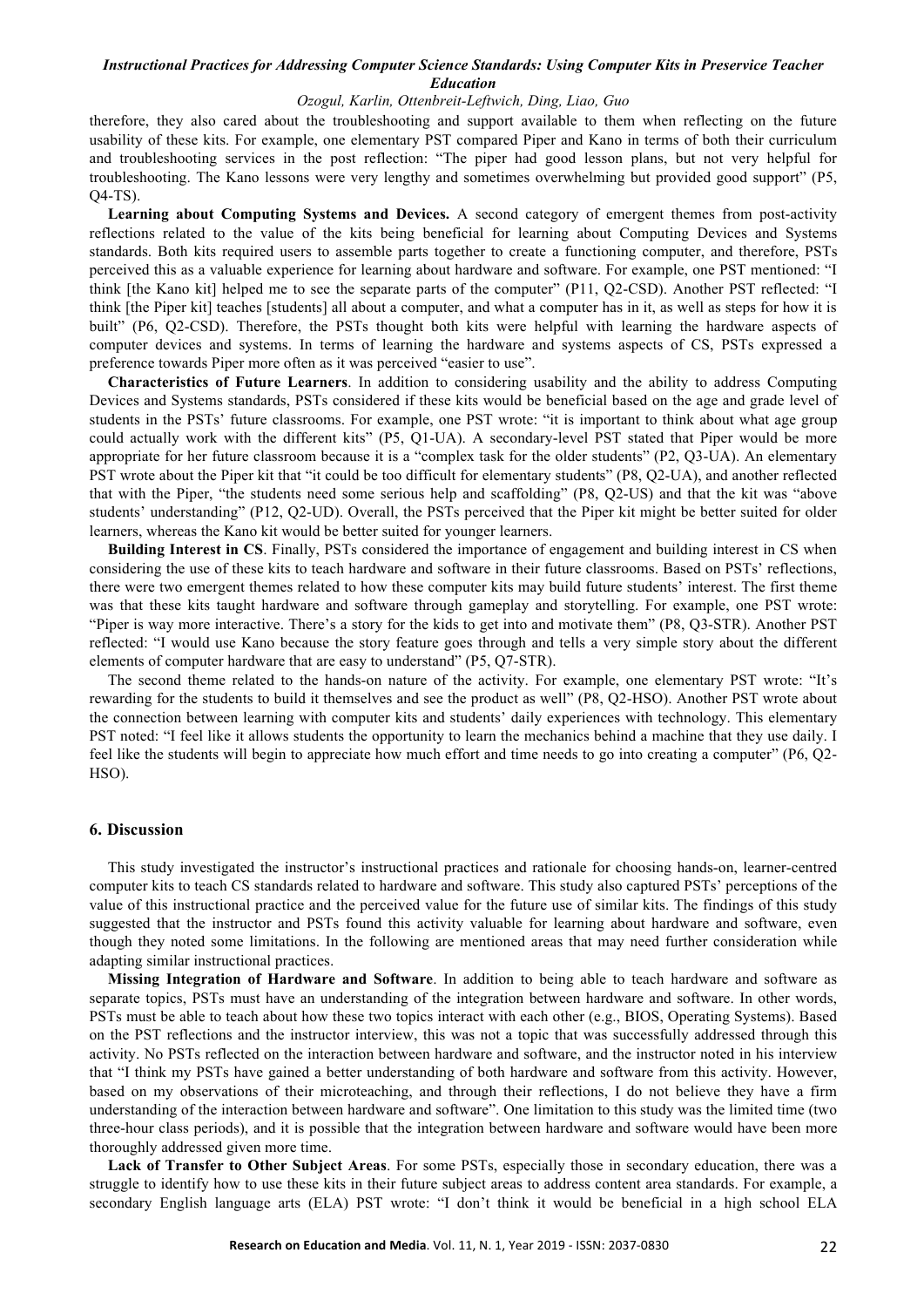## *Ozogul, Karlin, Ottenbreit-Leftwich, Ding, Liao, Guo*

classroom because it would not cover any of the standards I'd need to teach". On the other hand, one secondary PST who also found the kits not relevant to content area teaching reflected: "I do not see the kits relating to my curriculum and standards. I think it would be more beneficial in a computer class". While K-8 teachers in Indiana are now required to address CS standards, this is usually done in a stand-alone CS class at the middle and high school levels. This struggle to make connections to their future classroom might also be due to a lack of paedagogical content knowledge (e.g., Shulman, 1986). However, all students enrolled in this course were also enrolled in the computer education licensure program and therefore required to be able to address these standards for licensure purposes.

**Next Iteration of the Activity**. Based on the experiences described in this study, the instructor significantly revised this activity for the following semester. The instructor described in his interview that "rather than use the Piper and Kano computer kits, I wanted to invite a local expert to bring in multiple computers in order for the students to disassemble them and learn about the various components". The instructor continued: "this provided the students with an opportunity to see more complex computers, as the Piper and Kano kits are both Raspberry-Pi based, and do not include all of the components of a more traditional computer". Based on the discussion point above about the lack of integration between hardware and software, the instructor also noted that "I made it a specific point to spend more significant time not just learning about the different computer components, but also discussing with our guest speaker how all these components interacted with each other, and with their associated software". With these revisions, the instructor reflected: "I think this next iteration went well in terms of reaching the learning objectives, but I don't believe it was as engaging for the students as the Piper and Kano kits". An additional revision might focus specifically on the development of paedagogical content knowledge, which Yadav and Korb (2012) argue is essential for PSTs to develop in order to successfully teach CS. Yadav and Korb (2012) proposed a CS methods course in teacher education to provide classroom observations and microteaching opportunities combined with reflections for PSTs to "think, know, feel, and act like a teacher" (p. 33). This also aligns with suggestions from instructional design literature on teaching and learning in higher education (e.g., Biggs, 1996). These types of additions might further help PSTs to develop connections to their future classrooms, which, as noted earlier, was a struggle.

## **Conclusion**

As CS standards continue to be adopted across the US and other countries, it is important to investigate various instructional practices and their effectiveness for addressing these standards. While programming and coding are often the focus of CS, it is also beneficial to explore best practices for teaching hardware and software CS standards. Finally, it is crucial to investigate how we prepare our future CS teachers with the CS knowledge and paedagogy they need so that they can better prepare the next generation of students with CS skills, knowledge and interest.

#### **References**

Biggs, J. (1996). Enhancing teaching through constructive alignment. *Higher Education*, *32*(3), 347-364.

- Braun, V., & Clarke, V. (2006). Using thematic analysis in psychology. *Qualitative Research in Psychology*, *3*, 77–101. https://doi.org/10.1191/1478088706qp063oa
- Bureau of Labor Statistics. (2018). Employment by major occupational group, 2016 and
- projected 2026. Retrieved from: https://www.bls.gov/emp/ep\_table\_101.htm
- Code.org. (2018). *2018 State of Computer Science Education*. Retrieved from
- https://advocacy.code.org/

Delyser, L. A., Goode, J., Guzdial, M., Kafai, Y., & Yadav, A. (2018). Priming the computer science teacher pump: Integrating computer science education into schools of education. *CSforAll, New York, NY*.

Hubwieser, P., Giannakos, M. N., Berges, M., Brinda, T., Diethelm, I., Magenheim, J.,Pal,

Y.Jackova, J., & Jasute, E. (2015, July). A global snapshot of computer science education in K-12 schools. In *Proceedings of the 2015 ITiCSE on Working Group Reports*, 65-83.

Indiana Department of Education. (2019, January 11). *Workforce STEM/Computer Science.* 

Retrieved from https://www.doe.in.gov/wf-stem/computer-science

K-12 Computer Science Framework (2016). *Framework view by grade band*. Retrieved from

http://www.k12cs.org

Massachusetts Department of Elementary and Secondary Education (2016). 2016

- *Massachusetts Digital Literacy and Computer Science (DLCS) Curriculum Framework*. Retrieved from: http://www.doe.mass.edu/frameworks/dlcs.pdf
- Ozogul, G., Karlin, M., & Ottenbreit-Leftwich, A. (2018). Preservice Teacher Computer